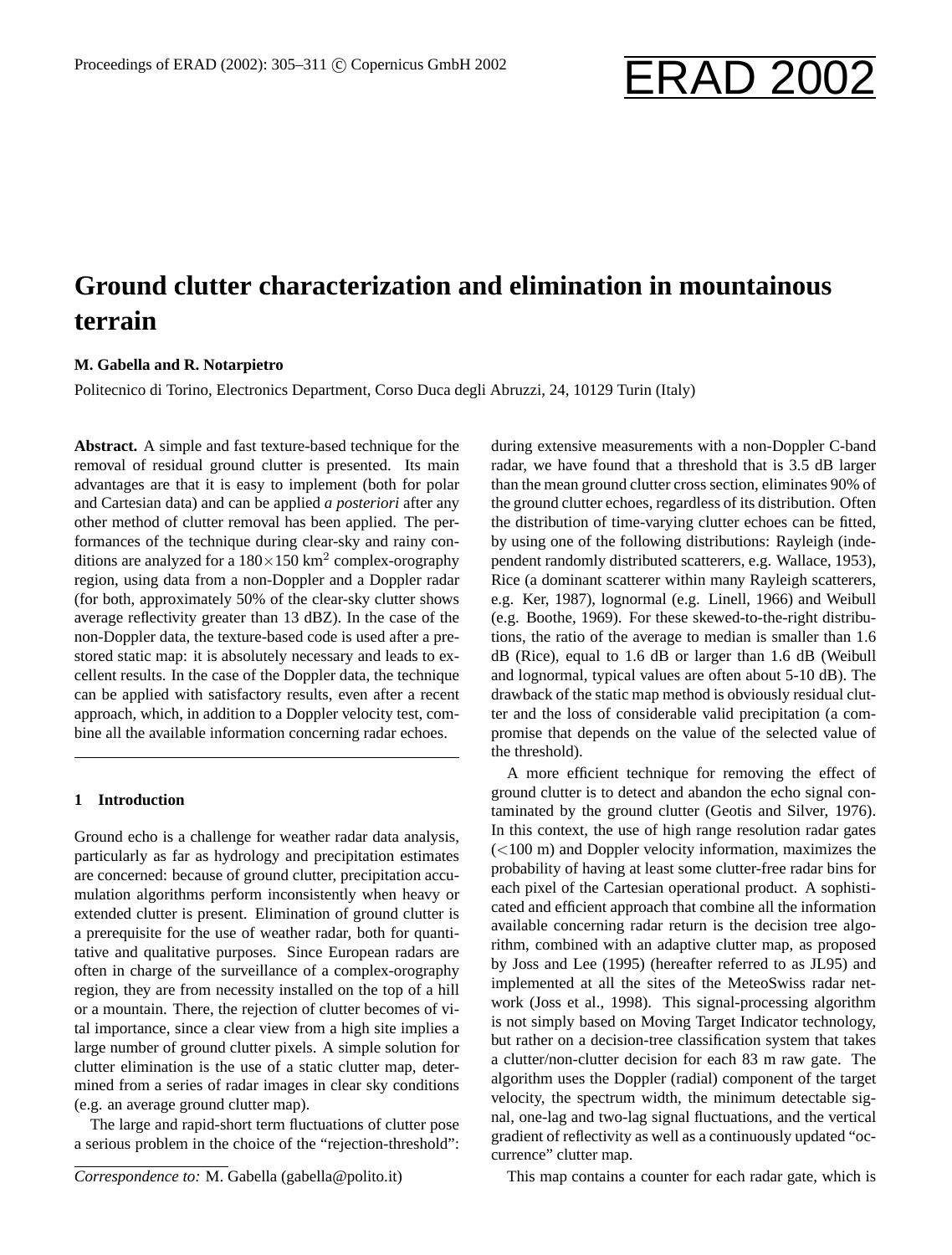updated by each conclusive choice made within the decisiontree classification system, but which is only consulted when none of the decisions in the tree has been conclusive. Being dynamic, this adaptive clutter map contains far fewer blind spots than its static counterpart, since the counter is usually saturated at twelve and, as a consequence, it reflects only current clutter and not an integration of daily or monthly amounts.

A simple texture-based elimination algorithm, that is particularly effective for the rejection of residual ground clutter, is presented in Sect. 2. Structure simplicity and short simulation times were pursued as primary goals during the planning phase: it is easy to implement (both for polar and Cartesian data) and can be applied *a posteriori*, after any other available method of clutter removal has been used. The two Cband radars, whose data are used to assess the texture-based code, are presented in Sect. 3. The mountainous region where the two non-collocated radars are found and, in particular, the  $180 \times 150$  km<sup>2</sup> case study area, are described in Sect. 4. The texture-based performances in clear-sky (Sect. 5) and rainy (Sect. 6) conditions are then discussed, as well as other innovative and efficient methods of clutter removal.

# **2 Texture-based algorithm for the removal of residual clutter and anomalously propagated echoes**

The algorithm is based on the fact that non-stationary ground clutter and anomalously propagated echoes (anaprop) decorrelate rapidly in space and are spatially heterogeneous to a great degree. Their signatures may be recognized in reflectivity data, as their spatial variability is larger than the weather echoes. The technique focuses on the horizontal spatial variability of the radar reflectivity field. Hence, it should be applied only to reflectivity data with the same altitude. However, it will be seen that it is effective even when applied to reflectivity data that do not strictly belong to the same height (e.g. maximum reflectivity maps). The algorithm is divided into two parts: the first part is a "spatial-proximity" filter and the second is a test of compactness. The former is a consequence of the larger spatial continuity of precipitation fields than ground clutter, and the latter of the different area/perimeter characteristics of residual clutter and anaprop with respect to precipitation fields.

The "spatial-continuity" filter that is applied to each pixel eliminates data that are weakly spatially correlated to the surrounding ones. For this purpose, we chose to place a  $5\times 5$ pixel window around the considered pixel (or bin, if polar reflectivity data are analyzed); its value is assumed to be a meteorological echo when the differences between it and  $n_p$ surrounding pixels in the  $5\times 5$  window are below a certain threshold  $tr_{var}$ ; otherwise, the pixel is considered to be affected by ground clutter and a flag replaces its value. The choice of  $tr_{var}$  should be based on tools, which are able to quantify the spatial continuity of the precipitation fields through the analysis of their multiscale statistical properties (e.g. spatial Fourier power spectra, generalized structure function, moment-scale analysis, see Harris et al., 2001). In the present study, the choice is based on the variogram-based study by Germann and Joss (2001), who found that at ∼1 km lag ( $n_p = 8$ , that is, 8 surrounding pixels with ∼1 km distance) even a (1-hour) Mesoscale Convective System in the Alps has an average variance of no larger than 6 dBZ. The choice of a  $5\times 5$  window seems to be a good compromise: a  $3\times3$  window is too selective while a larger one would filter too weakly. Also, the selection of  $tr1$  and np can obviously influence the clutter removal process. However, the choice of thresholds within an "acceptable" range (3 dBZ  $\leq tr1 \leq$ 9 dBZ,  $6 \le n_p \le 10$ ) does not drastically change the results of the filtering algorithm.

The second part of the algorithm identifies adjacent pixels of not null intensity: the pixels are considered to belong to the same group if they touch on any of the eight possible directions (including diagonal directions). The ratio  $R$  of the total number of pixels in the group and the number of pixels defining its boundary is evaluated for each group. It has been verified in a number of radar maps that residual clutter groups often have a ratio  $R$  close to 1. Thus, choosing a threshold level  $tr2$  slightly greater than one, will eliminate most of the unwanted clutter. Very small thunderstorm cells, with a medium life of about half an hour and a lateral extension of a few square kilometers can, unfortunately, be removed by this procedure. A choice of  $tr2=1.3$  has been made for this second threshold. This value implies that the smallest "compact" group accepted as a meteorological feature must have more than 11 pixels.

#### **3 Instrumentation description**

The C-band, non-Doppler radar (Bric) was the first digital operational system installed in Italy (both the antenna and the sensor have recently been upgraded). At the time of the experiment, the 1.54◦ beam were averaged over four range-bins of 250 m and resampled on a Cartesian kilometric grid. A projection of the maximum reflectivity value over the entire columnar volume was generated every 5 min. The C-band, Doppler radar (Lema) was the first "new generation" radar to be installed by MeteoSwiss. The specifications were the consequence of decades of work with radars similar to the Bric one. The full volume is scanned in 5 min with a 1◦ beam (20 elevations). It is accomplished in two cycles with interleaved elevation angles, each cycle lasting 2.5 minutes. Each rangebin is the average of a maximum of 33 gates, which have 83 m range resolution: the JL95 clutter elimination algorithm presented in Sect. 1 and implemented at the radar site takes a clutter/non-clutter decision for each 83 m raw gate. The 1 ◦×1 ◦×80 m "JL95-clutter-free" range bins are averaged and resampled on a Cartesian grid. Unfortunately, reflectivity values with the JL95 elimination algorithm disabled are not operationally available; only "JL95-clutter-free" pixels are stored. In this study, all the 5-min maximum reflectivity maps of the two radars have been post-processed using the texture-based algorithm presented in Sect. 2.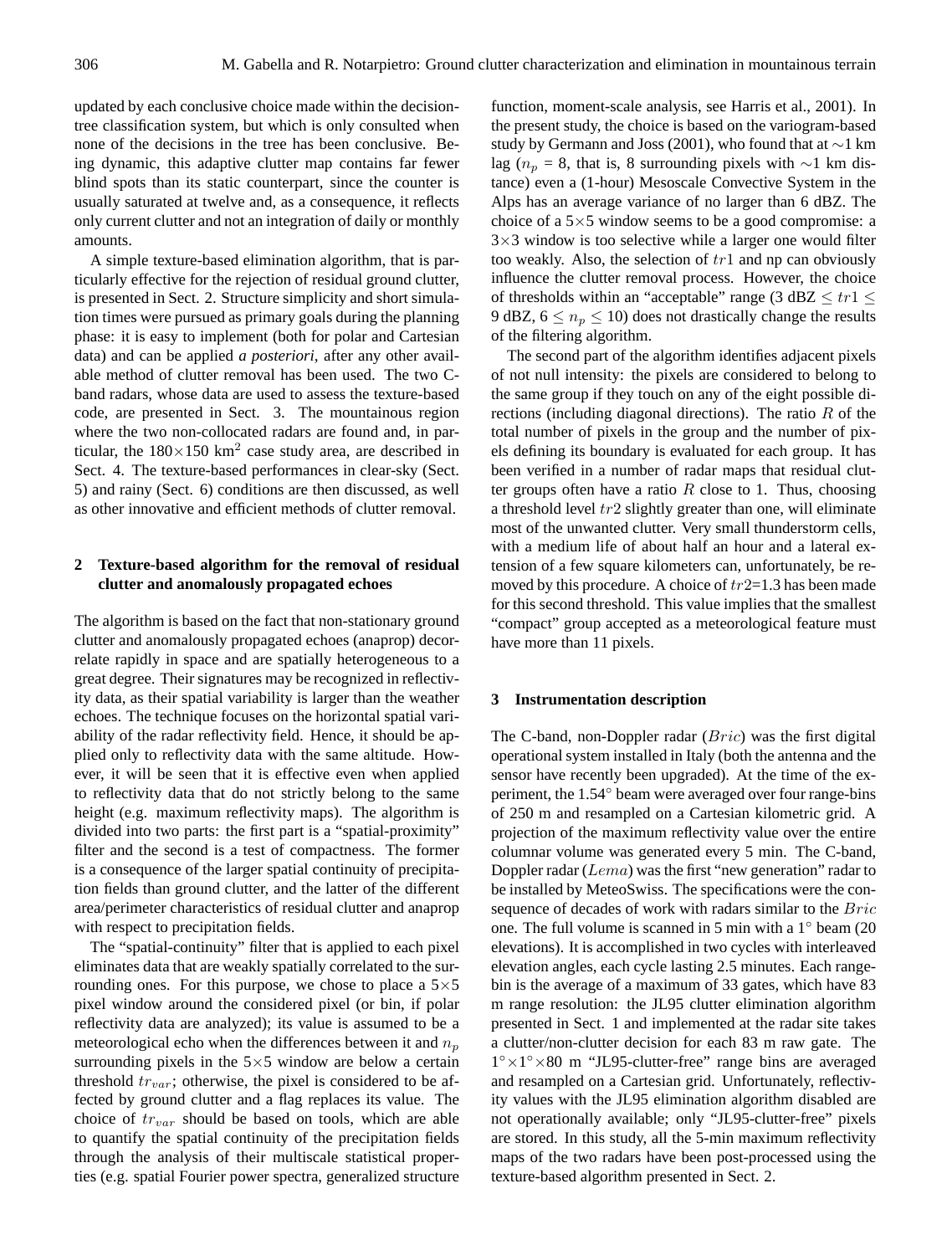

Fig. 1. Top: pixels in view from the *Monte Lema* radar site. Center: ground clutter map at 1315 UTC 17 April 1997. The three pictures refer to the three pictures refer to the three pictures refer to the three pictures refer to the three pictures refer to the three pictures refer to the thre simulated clear-sky ground clutter map. Bottom: observed clearpictures refer to a ( $\mathbf{R}_{eq}/\mathbf{R}_{earth} = 1.25$ ) atmospheric refractivity prosky ground clutter map at 13:15 UTC, 17 April 1997. The three file.

#### $\mathbf{r}$  is a better averaging several maps see a veral maps several maps several maps see a veral maps see a veral maps see a veral maps see a veral maps see a veral maps see a veral maps see a veral maps see a veral map **4 Description of the case study area**

In the present study, the effectiveness of ground clutter elimination is quantitatively assessed on a common  $180\times150$  km<sup>2</sup> complex-orography area located in the North-West part of Italy. It is a partly flat and partly hilly area surrounded by very high mountains (the Alps) in the northern and western parts (see e.g. Fig. 1 of Gabella et al. in this volume for a map of the region). The Doppler radar is located on the top of *Monte Lema* at 1625 m a.s.l. The non-Doppler radar is located on the top of the *Bric della Croce* peak at 710 m a.s.l.,

#### just 5 km East of Turin.

A first-order, rough, "ground clutter characterization" of the two radar sites is quite straightforward and can easily be derived by computing the number of visible pixels using a simple geometric-optics approach. Assuming a standard refractivity gradient (the equivalent-earth's-radius used in the simulation stages is 1.25 times that of the real value) and using a Digital Elevation Map with  $1 \times 1$  km spatial resolution, we find (e.g. for the Lema radar) the pattern shown in Fig. 1: approximately 38% of the pixels are in view from the Lema site (from the Bric site ∼35% of the 180×150 pixels are in view). The possibility of having ground clutter contamination increases even more if we extend the analysis to the south (non-shielded flat lands) and discharge the shielded areas (*Aosta Valley, Valais*): within the Piedmont region (whose political boundaries are represented by a black line), 56% of the pixels are visible from Bric and 59% from Lema. The figures are obviously different for the northern lands, where there is considerable shielding by topography: the number of visible pixels in a  $400\times400$  km $^{\circ}$  area around the Lema radar site is approximately 25%. Not only visible pixels (geometric optics approach) but also shielded areas contribute to ground clutter: for a more precise estimate of shadowing effects, the diffraction theory should be used where the geometric optics theory predicts zero illumination (Doviak and Zrnic, 1985). This procedure would be extremely time consuming and eventually impossible, because of the lack of details in the DEM and of the refractive index structure (ray tracing).

If one is interested in characterizing C-band ground clutter above a "rainy-threshold" (e.g. 13 dBZ), then the geometric optics approach is sufficient: the "rainy-threshold" cuts off most of the echoes that originate from diffraction and also several near-by, "weak-echo" pixels illuminated only by the radar beam secondary lobes. This effect is clearly visible in the central picture of Fig. 1, which shows ground clutter echoes with "equivalent" reflectivity, Z, larger than 13 dBZ, as simulated by a computer code for radar site assessment that, in its simplest version, requires only a raster Digital Elevation Map, the radar parameters and an estimate of the mean atmospheric refraction (Gabella and Perona, 1998). With almost-standard refractivity condition (equivalent Earth's Radius,  $R_{eq}$ , set to 1.25), the number of pixels with an equivalent echo stronger than drizzle  $(Z > 13$  dBZ) is 29% of the selected area, almost the same as a real observation. The bottom picture in Fig. 1 shows ground

Clutter power as measured by the Lema radar on 17 April 1997 at 13:15 UTC (clear-sky condition). The measured pattern shows more small-scale variations in clutter intensity that can be reduced by averaging several maps (some of them are also caused by the presence of urban areas that are not inserted in the backscattering model). However, the agreement between the simulation and the observation is acceptable for the first 3 classes. The simulation considerably underestimates the number of echoes larger than 46 dBZ: only a hundred instead of about 6 hundred pixels have been observed.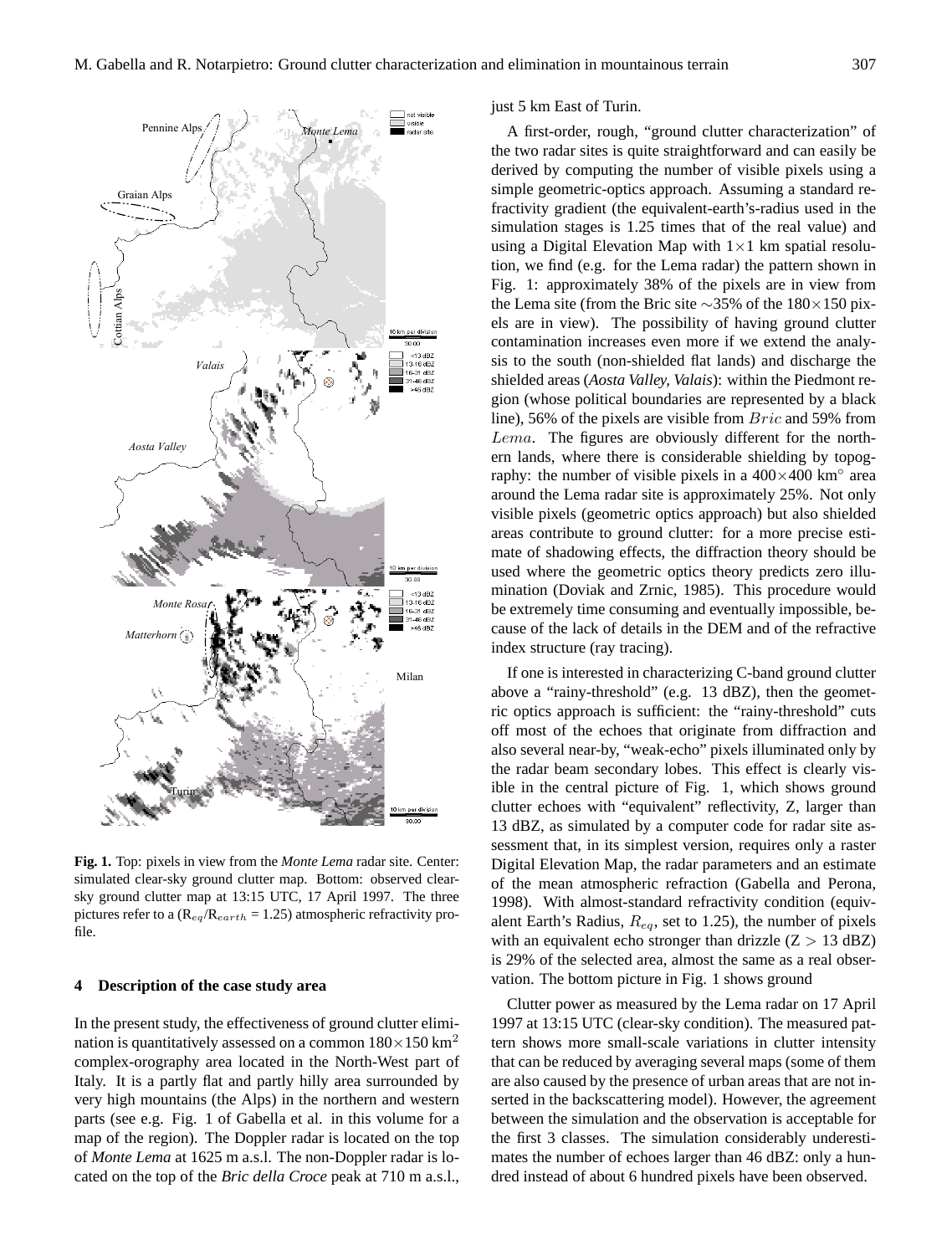ø



Fig. 2. "Equivalent" daily amount of rain on a clear-sky day (28 gorithm presented in Sect. 2. September 1996). Top: no clutter rejection. Center: Joss and Lee (1995) algorithm (JL95). Bottom: JL95 plus the texture-based al-

#### 5 Clear-Sky conditions post-processing elimination **greater** than **1 mm/day greater** than **600 mm/day**

In this section, the daily average pattern of ground clutter None 48% 50% 9.0% 2.3% Operational 38% 39% 3.3% 0.01% during clear-sky standard refractivity conditions is presented for both radar systems. The effectiveness of the texture-based **EXECUTE TEXTURE 148 ORDER IN CONTRACT ON PIXEL CONTRACT AND CONTRACT CONTRACT CONTRACT CONTRACT CONTRACT CONTRACT CONTRACT CONTRACT CONTRACT CONTRACT CONTRACT CONTRACT CONTRACT CONTRACT CONTRACT CONTRACT CONTRACT CONTRACT** ing daily averages of treated and not-treated maps. The results refer to an average of 288 maximum reflectivity maps acquired by both radars on 28 September 1996. The radio sounding that is available from Milan at 12:00 UTC, shows quasi-standard decreases of refractivity (defined as the amount that the air refraction index (in parts per million) exceeds the value in vacuum and measured using the so-called

Fig. 3. Equivalent daily amount of rain, as derived from clear- $\frac{1}{2}$  Unit of the measured atmospheric reduced atmospheric reduced atmospheric reduced  $\frac{1}{2}$ . sky clutter echoes for the non-Doppler ( $Bric$ ) radar on 28 September 1996 (at 00:00 UTC the measured atmospheric refractivity was  $R_{eq}/R_{earth} = 1.47$ , same as in Fig. 2). Top: no clutter rejeccross-section). Bottom: static map plus texture- based algorithm presented in Sect. 2. tion. Center: static map (the threshold used was the median daily

 $N_{units}$ ) in the lower atmosphere. The refractivity gradi- $\epsilon$  (50  $N = \text{Im}$ ) we cliently legen than the word of ent (−50  $N_{units}/km$ ) was slightly larger than the usual one  $(-30 N_{units}/km)$ . This larger than usual bending of electromagnetic rays causes a larger than usual pattern of ground clutter (see e.g. Fig. 1, for comparison). Figure 2 shows the equivalent daily amount of rain, as derived from clearsky clutter echoes for the Doppler Monte Lema radar. The top picture shows the average ground clutter returns with-

*Monte Ros* 

*Matterhorn*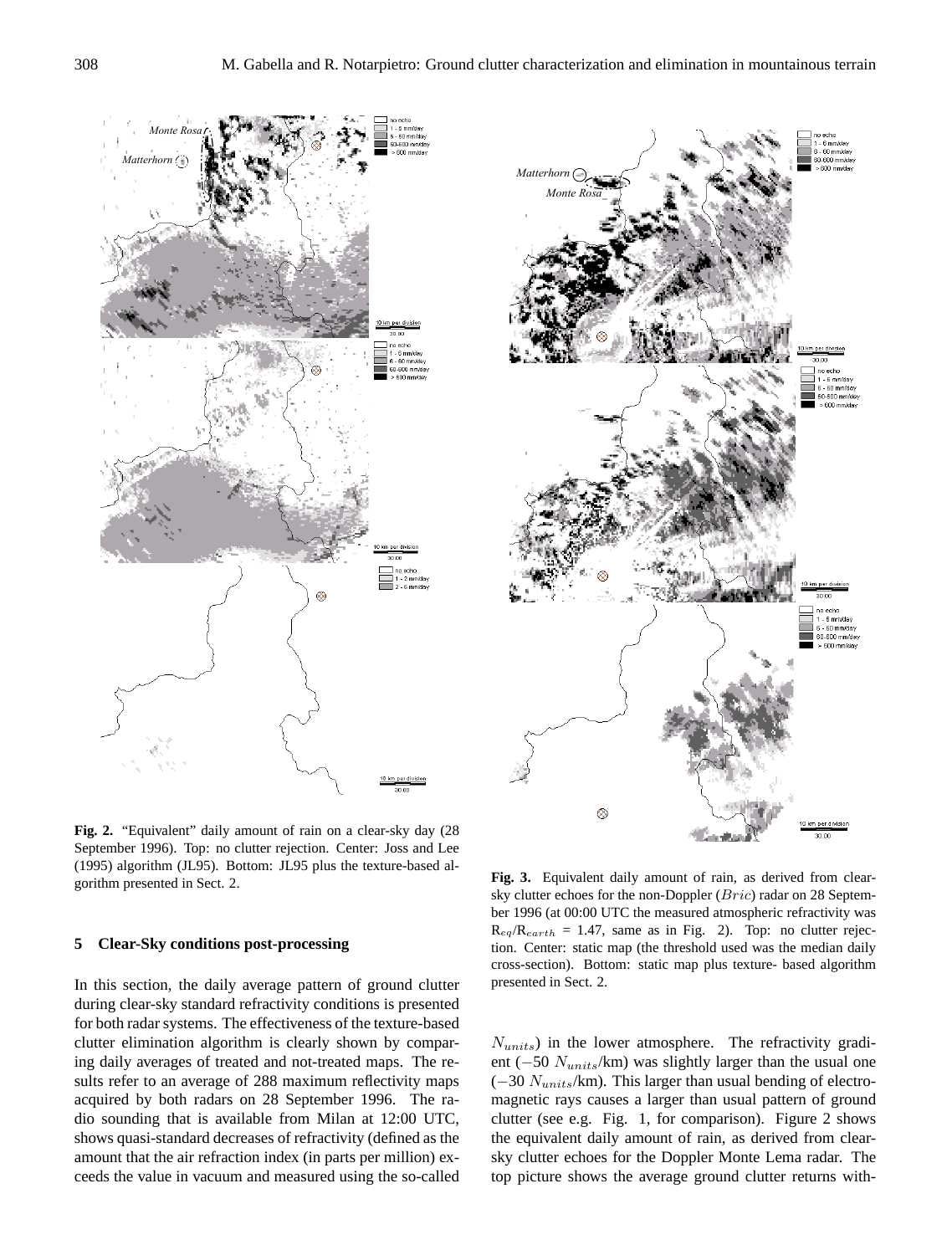out any kind of clutter rejection (this image is the average of just a few maps "extrapolated on a daily basis", since, as previously explained, maps of reflectivity with the elimination algorithm disabled are, unfortunately, not available). *Matterhorn Matterhorn*  As expected, many pixels ( $\sim$ 50%) show values larger than 1 *Monte Rosa* mm/day, while values larger than 600 mm/day are 2.3% of the  $27000 \text{ km}^2$  area. The central picture shows the effectiveness of the JL95 algorithm: 39% of the pixels now exceed the 1 mm/day threshold and, most of all, the average intensity has significantly decreased. Only 2 neighboring pixels belong to the largest class. It is still worthwhile to post-process the 288 maps with the texture-based algorithm (lower picture): at the end, only 0.3% of the pixels exceed 1 mm/day (a weaker class has been added so as to avoid showing an almost completely white picture).

Figure 3 shows the daily average of clutter echoes for the non-Doppler Bric radar. The situation is similar to that of the Lema site for the case of no clutter rejection. Part of the clutter can be eliminated even with the static map technique (central picture, the threshold used in this example was the median daily cross-section). The texture-based postprocessing leads to a considerable improvement: 14% of the pixels show daily average values larger than 6 mm/day and no pixels larger than 600 mm/day. Most of the echoes are "permanent" (they occur in all the 288 maps that are available in a day). Table 1 summarizes the algorithm performances in clear-sky conditions.

#### **6 Rainy conditions post-processing**

### 6.1 Historical Doppler and non-Doppler data

To consider that all the cluttered pixels during fine weather are invisible during precipitation is obviously too pessimistic and, certainly, overrates the role of clutter. According to our experience, to consider that all the weather echoes that are weaker than the average clear-sky signals are hidden by ground clutter is certainly conservative, perhaps even pessimistic. We have always observed a general decrease of permanent clutter returns during rainy conditions.

Figure 4 shows the performances of the texture-based algorithm during rainy conditions (29 June 1997) when applied *a posteriori* after other clutter rejection techniques. The maps show, for each pixel, the equivalent daily amount of precipitation that has been identified as clutter by the texturebased algorithm. In other words, each picture shows the dif-Ference between two daily maps like those displayed in the center and bottom part of Figs. 2 and 3 (but derived using 288 maps acquired in rainy conditions): the top picture, in fact, refers to (the  $Bric$  radar) non Doppler data, after the use of a simple pre-stored static clutter map (set to the median value); the central picture refers to (the Lema radar) Doppler data, after the JL95 operational decision-tree clutter elimination algorithm. e 4 shows the performances of the texture-based al- $\epsilon$ ween two darly maps the mose displayed in the average clear-sky

By comparing these patterns with clear-sky patterns (Figs. 2 and 3), we can conclude that it is extremely likely that the



*Monte Rosa* 

*Matterhorn* 

texture-based code when applied after other operational method of with discussion with applied after other operational method clutter removal in strong rainy condition. Top: non-Doppler radar. Centre: Doppler radar with JL95 algorithm. Bottom: Doppler radar refer to 29 June 1997. The last picture to 14 October 2000. with modified JL95 (Germann and Joss 2002). The first two pictures

texture code was successful in identifying these echoes as picture, in fact, refers to (the *Bric* radar) non Doppler data, clutter. We can also conclude that the texture-based postprocessing is completely efficient (and necessary) after the simple static map method and still beneficial even after the more sophisticated approach (JL95) that has been implemented by MeteoSwiss.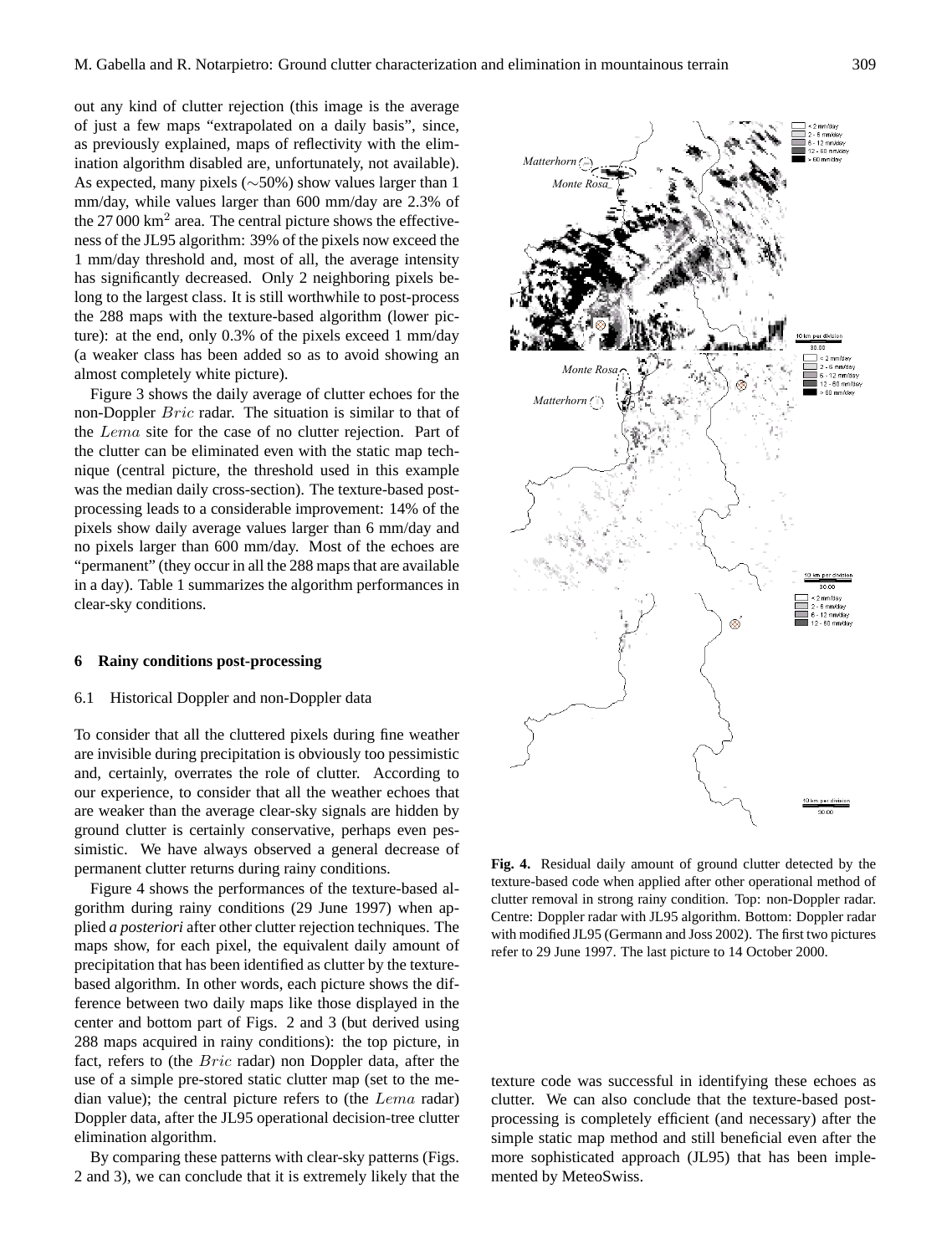| Type of clutter | Percentage of clutter cells resulting in daily amount of rain |            |                     |              |
|-----------------|---------------------------------------------------------------|------------|---------------------|--------------|
| elimination     | greater than                                                  | $1$ mm/day | <b>greater</b> than | $600$ mm/day |
|                 | <i>Bric</i> radar                                             | Lema radar | <i>Bric</i> radar   | $Lema$ radar |
|                 |                                                               | (Doppler)  |                     | (Doppler)    |
| None            | 48%                                                           | 50%        | 9.0%                | 2.3%         |
| Operational     | 38%                                                           | 39%        | 3.3%                | 0.01%        |
| Operational     |                                                               |            |                     |              |
| $+$ Texture     | 14%                                                           | $0.3\%$    | No pixel            | No pixel     |

Table 1. Texture-based clear sky performances when applied after other operational methods of clutter removal, namely the static map (non-Doppler Bric radar) or the Joss and Lee (1995) algorithm (Doppler radar)

#### 6.2 Recent data (after "state of the art" elimination)

Several experiments were performed at MeteoSwiss in 1998 and 1999 to further improve the efficient operational algorithm of the Swiss radar network. A modified version of the JL95 algorithm (see Sect. 2.3 of Germann and Joss 2002) was implemented in summer 1999 (hereafter referred to as GJ2002). Residual clutter was successfully reduced further. This is shown in the bottom picture of Fig. 5: the daily equivalent amount of precipitation identified as clutter by the texture-based algorithm on a recent rainy day (e.g. 14 October 2000) has further decreased. We have interpreted this fact as a consequence of a more effective clutter rejection by the modified version of the JL95 algorithm.

#### **7 Summary and conclusions**

The performances of a simple and fast texture algorithm for residual clutter removal during clear-sky and rainy conditions have been analyzed in a  $180\times150$  km<sup>2</sup> complex-orography region, using data from two non-collocated C-band radar: a non-Doppler radar and a Doppler one. During clear-sky conditions, we have found that:

- **–** for both radar sites, the number of pixels that exhibit a daily equivalent amount of rain larger than 1 mm/day is about 50% of the whole area ( $\sim$ 13 500 km<sup>2</sup>);
- **–** concerning the non-Doppler radar, the use of a static map reduces the areal extent from 50% to 38%, while the combined use of a static map and a texture code reduces it to 14%;
- **–** concerning the non-Doppler radar, the operational MeteoSwiss algorithm (JL95) alone reduces the areal extent of echoes larger than 600 mm/day from 2.3% to 0.01% of the whole area (namely  $2 \text{ km}^2$ );
- **–** the combined use of the operational JL95 algorithm plus the texture code, reduces the areal extent of clear-sky ground clutter returns larger than 1 mm/day from 50% to 0.3%. After the texture-based post-processing, no more pixels show amounts larger than 6 mm/day.

During rainy conditions, we have found that the postprocessing texture-based code successfully reduced residual clutter left not only by the static map technique, but also by the JL95 algorithm and its improved version (GJ2002); we have interpreted the fact that the amount of clutter identified by the texture-code after the static map was much larger than after JL95 (which, in turn was larger than GJ2002) as further proof that the JL95 algorithm is much better than a simple static map and, in turn, that its recent modified version, GJ2002, is better than the original one. In short, we can conclude that the texture-based post-processing clutter elimination here presented is particularly efficient (and necessary) after e.g. a simple static map method and no-Doppler filtering. It is also beneficial after the more sophisticated (JL95) approach implemented by MeteoSwiss, even in its recent optimised form (GJ2002). We plan to assess the efficiency of the texture-based code also after widely used Doppler-based elimination techniques like Moving Target Indicator (pulse pair) or FFT-based filters.

### **References**

- Boothe, R.R, The Weibull distribution applied to the ground clutter backscatter coefficient, Tech. Rep. No. RE-69-15, U.S. Army Missile Command, Redstone Arsenal, AL, 1969.
- Doviak R.J., and Zrnic, D.S., Siting of Doppler weather radars to shield ground targets, IEEE Trans. on Ant. and Prop., 33, 685- 689, 1985.
- Gabella, M., and Perona G., Simulation of the orographic influence on weather radar using a geometric-optics approach, J. Atm. Oc. Tech., 15, 1486-1495, 1998.
- Geotis S.G., and Silver, W.M., An evaluation of techniques for automatic ground-echo rejection, Preprints, 17th Conf. Radar Meteorology, Seattle, WA, Amer. Meteor. Soc., 448-452, 1976.
- Germann, U., and Joss, J., Variograms of radar reflectivity to describe the spatial continuity of alpine precipitation, J. Appl. Meteor., 40, 1042-1059, 2001.
- Germann, U., and Joss, J., Operational measurement of precipitation in mountainous terrain, In: Advanced Applications of Weather Radar, edited by P. Meischner. Chapter 2, Springer Verlag. In Press, 2002.
- Harris, D., Foufoula-Georgiou, E., Droegemeier, K.K., and Levit, J.J., Multiscale statistical properties of a high-resolution precipitation forecast, J. Hydrometeorology, 2, 406-418, 2001.